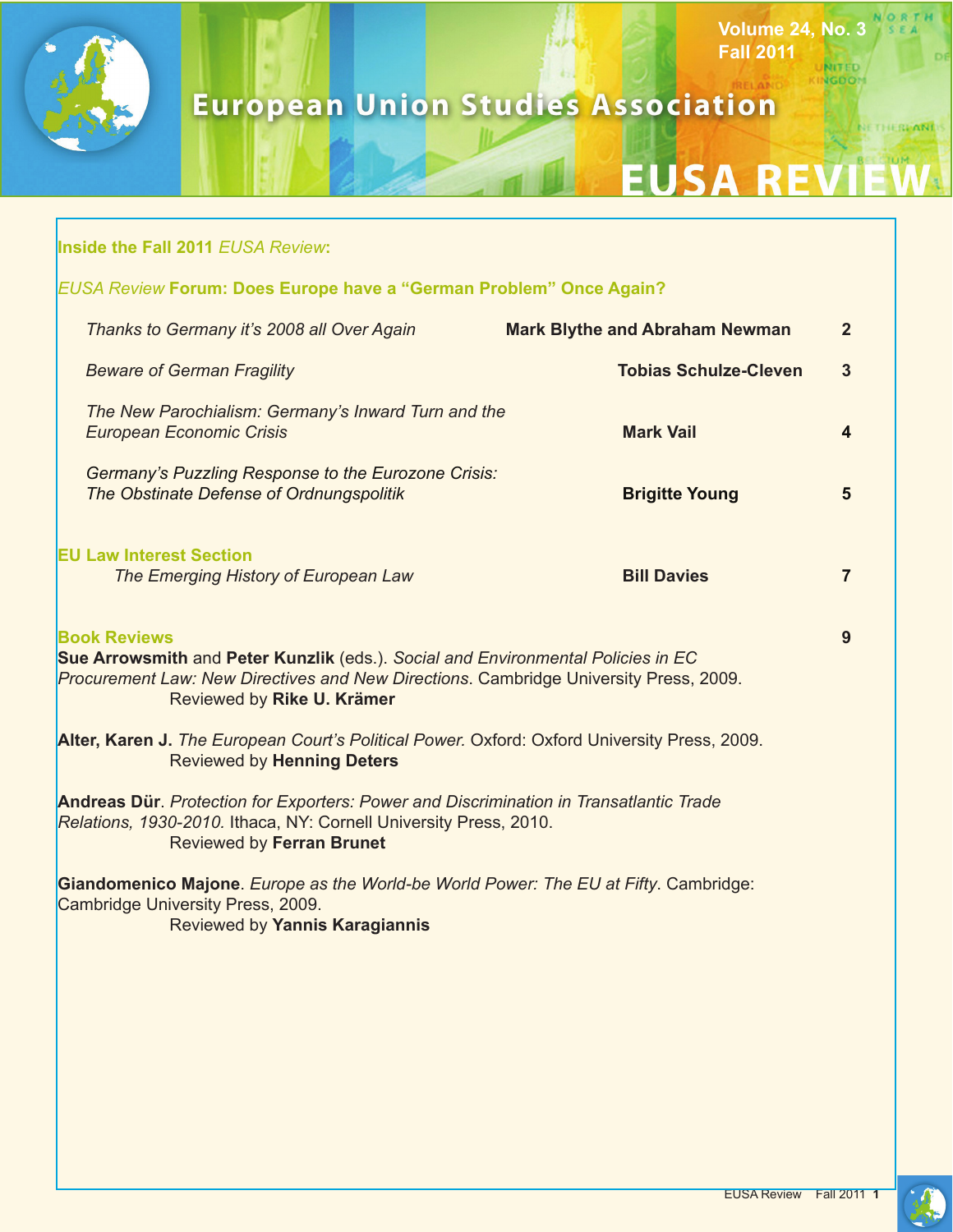# **EUSA Review Forum**

#### **Does Europe have a "German Problem" Once Again?**

Since the beginning of Europe's sovereign debt crisis, Germany's reluctance to shoulder the responsibility of rescuing the euro has drawn considerable criticism. Whatever we may think about the quality of Merkel's leadership, her attitude is puzzling above all from a longterm analytical perspective. Historically, the integration of Europe started in the 1950s when the founding fathers of Europe set out to address Europe's "German problem". Shedding its hegemonic ambitions, the Federal Republic of Germany became for several decades an unconditional supporter of European integration. Today, Germany's place in Europe is once again in question. Chancellor Merkel's hard-nosed defense of Germany's national interests seems to indicate a post-reunification shift from the pro-integration "Bonn Republic" to a more self-centered and assertive "Berlin Republic". The question is, therefore, whether Europe has a new German problem on its hands: How far will Germany's assertiveness go? And will it jeopardize the foundations of the European Union?

The contributions to this EUSA Forum offer tentative answers to this question. Mark Blyth and Abraham Newman criticize Germany for trying to avoid blame for a crisis that it helped create by massively extending credit and selling exported goods to peripheral member states. As Blyth and Newman see it, German leaders should now stop pushing for fiscal austerity and should underwrite a European regime of "hegemonic stability". Tobias Schulze-Cleven sees Chancellor Merkel's hesitant handling of the crisis as a sign of German fragility, rather than strength. He highlights Germany's "domestic institutional exhaustion" after many years of incurring the costs of reunification and economic adjustment. For Mark Vail, Germany has effectively turned "parochial" and abandoned its postwar commitment to multilateralism. Vail sees this as a potentially durable change in Germany's political identity. For Brigitte Young, the main problem is Merkel's and other German officials' adherence to "ordoliberalism". Germany's quasi-official economic doctrine does not work well at all in times of crisis, but policymakers are still clinging to it.

I hope these contributions will be useful for readers to think more deeply about a highly topical problem. Since this also happens to be the first EUSA Forum that I am editing, I want to acknowledge the good work of Amie Kreppel, my predecessor as EUSA Review Editor. I will do my best to continue in the same spirit.

**Nicolas Jabko**, EUSA Review Editor

#### **Thanks to Germany it's 2008 all Over Again** *Mark Blyth* and *Abraham Newman*

The greatest swindle of modern times is the massive 'bait and switch' perpetrated on the publics of Europe by their governments on behalf of their banks. What we refer to today as the 'European Sovereign Debt Crisis' began largely as a private sector financial crisis when too big to fail banks got caught with too many worthless assets on their books in 2008. Politicians deftly, and all too quickly, turned this into a crisis of the public sector by profligate governments, ironically. While the story of fiscal irresponsibility has some plausibility in the Greek case, it simply isn't true for much anyone else. In short, ballooning public debt is a consequence of the financial crisis, it is not a cause of it. It occurred when the debt of the private sector was transformed into public sector debt via bailouts, lost revenues, lower growth, and higher transfers. Although a politics of blame and austerity may serve the short-term electoral interests of politicians from European countries that currently enjoy low debt burdens, it will undermine their long-term growth prospects and fracture the European solidarity needed to restore economic stability to the continent.

It is important to get the causality right if you are going to apportion blame. Blame should be focused in large part on unanticipated consequences of the Eurozone system. With the introduction of the Euro, credit rating agencies exported Germany's stellar rating across the members. Banks with excess capital in Germany and other core countries found new clients in the periphery with new access to credit, who then turned around and bought German goods. A liquidity cycle was born in Europe that seemed to benefit everyone on the upside but then came crashing down when the financial crisis exposed the underlying economic fiction. The German government, however, has largely cast the blame on the individual states saddled with debt from the rupture of the Euro-liquidity boom, ignoring the larger systemic nature of the crisis. The banks are back, raking in bonuses and using the taxpayers as insurance, while European citizens are squeezed to pay for the mess.

Rather than see this transfer as a structural inevitability that Europe as a whole had to deal with, Germany painted the crisis as a struggle between the parsimonious North and the profligate South. The German answer to this misdiagnosed crisis, now universally applied, was austerity: voluntary internal deflation in the periphery to reduce wages and prices to levels commensurate with their external financial position. In other words, the Germans thought it was a good idea to run a gold standard in a multi-state democracy despite their own supposed deep historical memory of what happened the last time this was tried.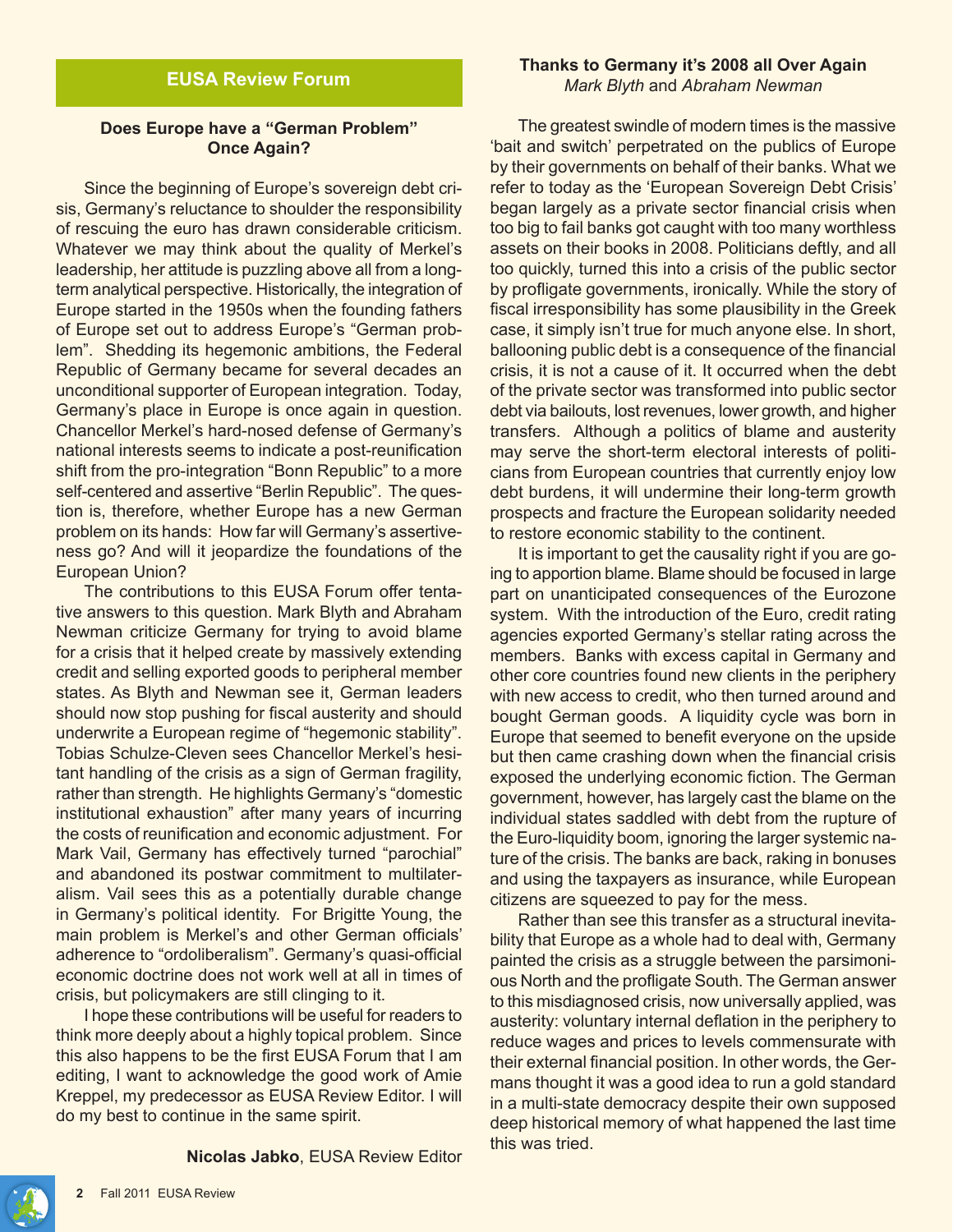The results were predictably disastrous for the periphery states. They have suffered year-on-year GDP declines, and as a result their debt to GDP ratios have increased, not decreased, despite the cuts. This makes their bondholders more nervous, and so to placate them they must make more cuts, which results in more debt, and occasionally a loan from the Germans (kicking the can down the road), but it's really just debt on top of debt. This has been going on for a year and a half and it no longer stops at the periphery.

The initial cost of buying and holding Greek debt in order to stabilize the Eurozone was around 50 billion euros. Today, after several failed grand bargains, and the latest Merkel/Sarkozy press conference where once again nothing was actually done, if one tracks the contagion mechanism around the periphery and adds up the cost, it now ends up on the balance sheets of Italian and French banks at around 2 trillion euros. This is too big to bail.

The result is that the Eurozone today resembles a 2008 vintage subprime Collateralized Debt Obligation (CDO). The periphery are the riskiest junior tranche, the Italians are, appropriately, the mezzanine tranche, with France and Germany as the senior tranche. And just like 2007-8, all you need is the junior tranche to default and the losses rip through the mezzanine and end up destroying the senior tranche. Once again it stands or falls together, this time through contagion rather than correlation, but the principle is the same.

What will cause the CDO to implode? Exactly the austerity policies Germany demands of everyone else, which as we now see, have slowed growth in Germany's main markets and reciprocally, in Germany itself, to a standstill. All this will do is make bondholders more nervous and the German response will be the same – more austerity. Europe has reached a point where its collective bank exposures threaten to be bigger than its collective bailout capacity.

Given the real consequences of the crisis in the periphery for German growth prospects, it is time for the German government to abandon the blame and austerity line. Instead, Merkel needs to commit to a new politics of European solidarity (Newman 2010). She must educate her electorate about the German contribution to the Eurozone crisis and convince them that it is their responsibility to back faltering European partners. At the same time, a grand strategy centered on European solidarity could send a signal to market actors who have come to doubt the policy capacity of the Union and possibly forestall further contagion effects. It has come to the point where moral hazard must be sacrificed on the altar of hegemonic stability.

> **Mark Blyth**, Brown University **Abraham Newman**, Georgetown University

#### **Reference**

Newman, Abraham. 2010. "Flight from Risk: Unified Germany and the role of beliefs in the European response to the financial crisis," German Politics and Society, 28(2): 151-64

#### **Beware of German Fragility** *Tobias Schulze-Cleven*

"If the stakes were not so high," The Economist recently wrote, "Europeans' incompetence in the eurozone debt crisis would be comic." No doubt the situation is dire, and many observers are rightly pointing their fingers at Germany. Europe's largest economy has been reluctant to take on the responsibilities associated with being the continent's effective hegemon. As a result, Germany's half-hearted actions have contributed to turning the sovereign debt problems of a few small countries – Greece, Ireland and Portugal – into a full-blown European crisis with severe unemployment, austerity policies and protests in the streets.

Under German tutelage, the European Union has taken a series of small, reactive steps whose parsimony and lateness have failed to reduce market uncertainty. Current plans for the mid-2013 transfer of the temporary European Financial Stability Facility (EFSF) into the permanent European Stability Mechanism (ESM) are symptomatic. While European leaders have promised to protect private investors from losses through sovereign debt restructuring for the period of the EFSF's existence, it is unrealistic that these conditions could simultaneously be honored under the EFSF and changed under the ESM. The lack of a credible long-term policy stance has allowed speculation about sovereign defaults to spread to Spain and Italy. Moreover, simple backward induction tells us that – ceteris paribus – France's top credit rating will logically be questioned next, and then it will be on to Germany's.

European powerbrokers are increasingly appalled at German inaction. For instance, Luxembourg's Jean-Claude Juncker, who is the President of the Euro Group and the longest-serving EU head of government, openly charged the German government with "simple" thinking and "un-European" behavior after Chancellor Merkel "rejected" his Eurobond proposals. What is behind German thinking? Two interrelated perspectives can illuminate the drivers of German behavior.

A Marxist interpretation posits that governments are in the pocket of the financial oligarchy. Various potential mechanisms can combine to produce a tight coupling of capital and the state, including the effects of understaffing in the public bureaucracy, the desire of key public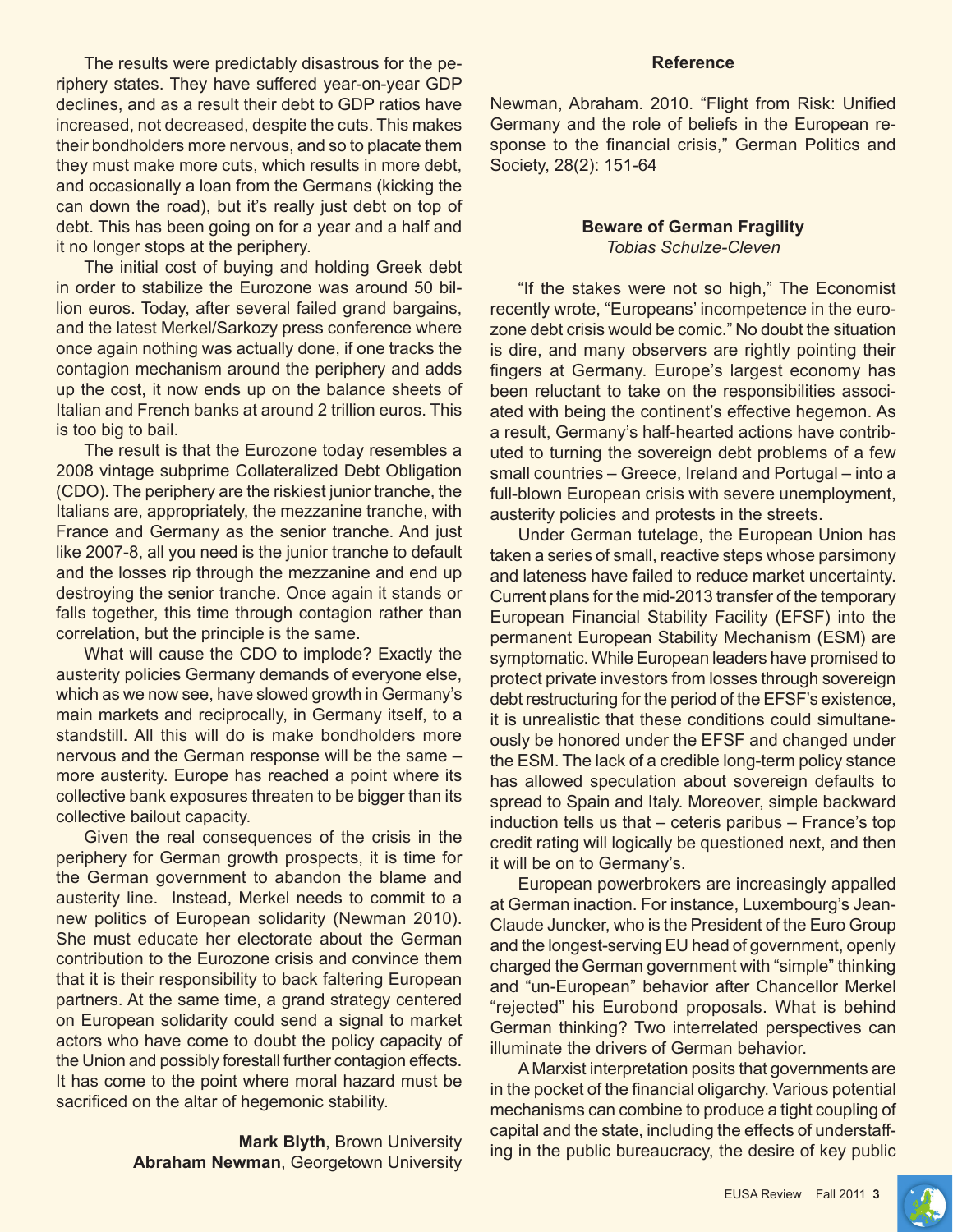officials to ingratiate themselves with private-sector firms with whom they plan to later seek employment, a state's mercantilist impulses, and the government's fear of domestic economic instability. Seen through this lens, Germany's support for the EFSF appears to have been oriented toward protecting the performance of its financial sector. The EFSF has effectively ensured the continued servicing of the European debt held by Germany's banks and insurance companies, while simultaneously allowing them to reduce their risk exposure and shift the potential losses associated with "problematic" bond investments onto European taxpayers. With the banks having by now sold off many of their precarious positions, the EFSF seems to have succeeded in stabilizing Germany's banking industry. In turn, the German government has now been "freed" to embrace Deutsche Bank's proposal for a "soft" restructuring of Greek debt so as to signal publically that private investors are contributing their "fair" share.

A second approach highlights the schizophrenic reactions of a public that has been put through the neoliberal wringer. As illustrated by the widening of the eurozone's trade imbalances over the last decade, there is no denying that Germany's industrial exporters have greatly benefited from monetary integration in Europe. It has prevented the appreciation of the German currency vis-à-vis that of other European countries, while stimulating the demand for German goods in Southern Europe through its pro-cyclical effects.

Many Germans, however, experienced the last decade quite differently. In combination with aggressive employers, "responsible" unions and reform-oriented politicians, the overly tight local monetary stance contributed to depressing income growth, pushing up unemployment and increasing economic insecurity. Over time, entirely legitimate popular discontent increased. However, just as in the United States, its expression has been channeled through the particular locally-dominant variant of prevailing liberal ideology. While the libertarian heritage of rugged individualism acted as a filter that shaped the emergence of the American Tea Party movement, the German prism has been that of ordoliberalism, which has been credited with enabling the country's postwar economic miracle and served as the inspiration behind Germany's push for the euro-zone's Stability and Growth Pact. Politicians have reacted to this popular sentiment, and the widespread associated fear of Europe's potential transformation into a "transferunion," by emphasizing the importance of using the current crisis to get other European countries to pursue structural reforms and rein in their "fiscal profligacy."

While the first of these two stories remains largely hidden from public view, the latter features prominently in the political theater staged daily in the German media. What connects them is the reality of German domestic fragility. Before unification, the internal "semisovereignty" of the German state appeared to support the country's economic performance and to produce patterns of "reflexive multilateralism" in international affairs. Since then, however, state weakness has taken its toll, and the perceived strength has become a liability. Unable to impose the costs of unification and economic adjustment on a strong corporatist society, the state's welfare institutions have been hollowed out and its debt burden has sharply increased. This domestic institutional exhaustion has acted as a negative externality that has constrained German policy toward the European Union.

At the time of writing, the further outlook remains uncertain. The German government's proposed pact for competitiveness seeks to increase European-level coordination of national policies, but it falls short of functioning as a genuine European game-changer that could compensate for the pro-cyclical effects of a common monetary policy. At the same time, German opposition to the idea of Eurobonds seems to be softening. For better or for worse, the German government will keep things exciting for scholars of the European Union.

#### **Tobias Schulze-Cleven**, University of Bamberg

#### **The New Parochialism: Germany's Inward Turn and the European Economic Crisis** *Mark Vail*

In the 1990s, many observers questioned whether Germany, having tackled the challenge of reunification, could become a "normal country." This formulation evoked a Germany willing to pursue its own interests at home and abroad, no longer forced to bury them in multilateral garb or to accompany each assertion with a qualifier about the consistency of its interests with those of Europe and the wider world. With some exceptions, most held that the new, post-reunification Germany would behave much like the old, "remain[ing] committed to multilateralism" and, when forced to choose, making its interests subordinate to the trans-Atlantic and European structures to which it owed its post-World-War-II rehabilitation and its successful return to the community of nations.

Germany's reactions to the post-2007 economic crisis, and particularly to the so-called European "sovereign debt crisis," show that these predictions missed the mark, but not in the ways that some in the 1990s had feared. At the time, such skeptics predicted an increasingly aggressive Germany, willing to flex its economic muscles in the pursuit of geopolitical ends, even at the cost of its European neighbors. Instead, during the

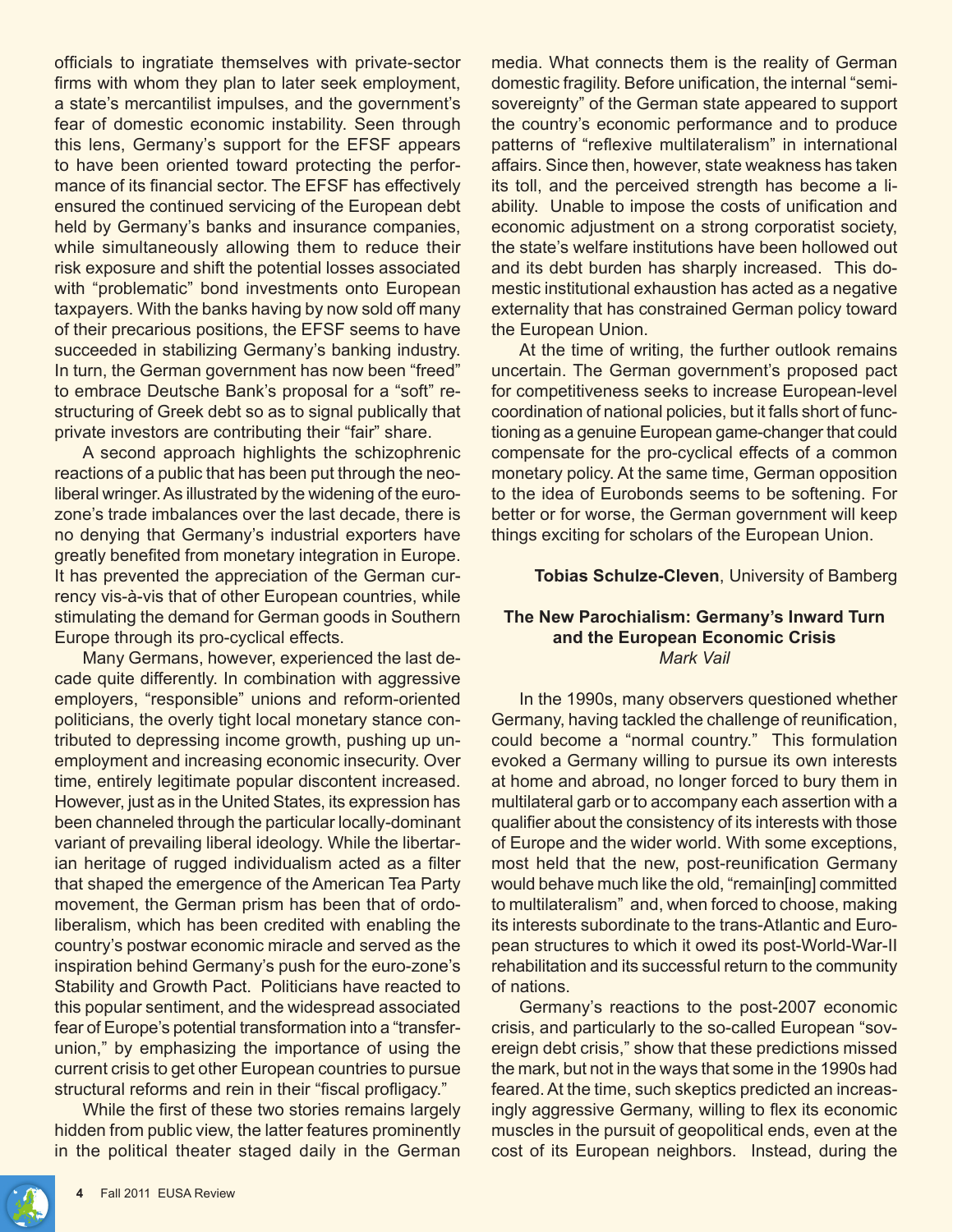past four years, Germany has turned inward, severing the time-honored link between national and multilateral interests and willing to adopt a parochial stance when the concomitance between national interest and multilateral packaging began to erode. This has resulted in inconsistency and even hypocrisy among Germany's leaders, as they struggle to maintain the veneer of the national-cum-multilateral model in the wake of daunting circumstances. But the trend is clear: Germany has often thrown multilateralism overboard when it conflicts with elite preferences and public opinion, real or imagined. Rather than the aggressive Germany that some observers in the 1990s feared, the past four years have witnessed the emergence of a different Germany, still an economic giant but also a country that has replaced an optimistic cosmopolitanism with a sometimes churlish parochialism as its dominant key.

Though this identity crisis has been visible in a number of domestic policy arenas, such as the adoption of a major Keynesian stimulus package in 2008-2009 that dared not speak its name, nowhere has it been more visible, and more damaging to both itself and its allies, than in the ongoing European liquidity and banking crisis. Notwithstanding its sometimes stunning amateurishness in negotiating a series of halting and inadequate bailouts for Greece (and now, it seems likely, for other European countries, as well), Germany has adopted a relatively consistent, if broken, policy line: protect German banks and other holders of debt in fiscally shaky European countries such as Ireland, Greece, Portugal, and Spain, insist on imposing crushing austerity regimes on countries that are targets of bond-market speculation and fiscal imbalances, and resist the adoption of any measure that might suggest collective European responsibility for Europe's economic welfare or any loosening of Europe's masochistic hardcurrency regime. This line has been pursued even as Germany has denied or ignored the fact that Germany's massive trade surplus was funded in part by Spanish, Greek, Portuguese, Italian, and Irish consumers (among others), in part with money lent by German banks in the form of purchases of those countries' sovereign debt. It is also important to recall that one of Germany's primary interests in agreeing to European Economic and Monetary Union—the same set of institutions on whose deflationary altar Greek, Irish, and Spanish workers are now being sacrificed—and the way that the project was sold to a skeptical Germany public—was boosting German competitiveness by bundling up the Deutsche Mark with other currencies in order to dampen the prices of German goods in other European markets.

Germany's recent behavior suggests that the country of former Chancellor Helmut Kohl and Foreign Minister Hans-Dietrich Genscher, deeply committed

to multilateralism and careful to balance Germany's interests against those of its European allies, is a thing of the past. The advent of the financial and economic crisis in 2007-2008, and the resulting exposure of the unworkable deflationary bargain at the heart of EMU, which many EMU member states are now unable economically to cope with or politically to accept, confronted Germany with a stark choice: either lead by full-throated example and support European institutions, even at the price of imposing costs on German taxpayers and diluting EMU's monetarist character, or sacrifice its commitment to EMU except to the extent that it continues to serve Germany's economic interests as a large, high-skilled, export-driven economy. Germany chose the latter. For decades, Germany had profited from both Europe's political structures, which gave it political legitimacy and allowed it to rehabilitate its international image, and economic structures, which supported its export-based prosperity, and so it is surprising that it has been so willing to abandon these commitments with the economic tide turned. To be sure, some of the small-mindedness of Germany's response can be ascribed to Angela Merkel's weakness as a leader in time of crisis, her limited understanding of economics, and her sometimes stunning acceptance of clichés about southern Europeans being lazy and shiftless. To be fair, one must also recognize that Merkel's CDU is forced to deal with an ideologically strident and inflexible FDP coalition partner with a monomaniacal interest in tax cuts. But it is hard not to sense that something broader and more durable has happened to Germany's commitment to multilateralism and its associated political identity. One can only imagine what Genscher must be thinking. If Germany is still a model, then it has become a model of a very different kind than that imagined by the country's post-war leaders. Whether it has become a durable European "problem" is as yet unclear, but the evidence to date is not encouraging.

#### **Mark Vail**, Tulane University

# **Germany's Puzzling Response to the Eurozone Crisis: The obstinate defense of Ordnungspolitik** *Brigitte Young*

Financial panic is spreading like wildfire across the globe. On August 8th 2011, the markets registered the biggest stock market plunge (on average 5 percent) since 2008 across Europe, Asia and the United States, only to swing back and recoup some of the losses the next day. Instead of calming the markets with credible policy responses to the public and private debt crisis, the world's political leaders further unsettle the markets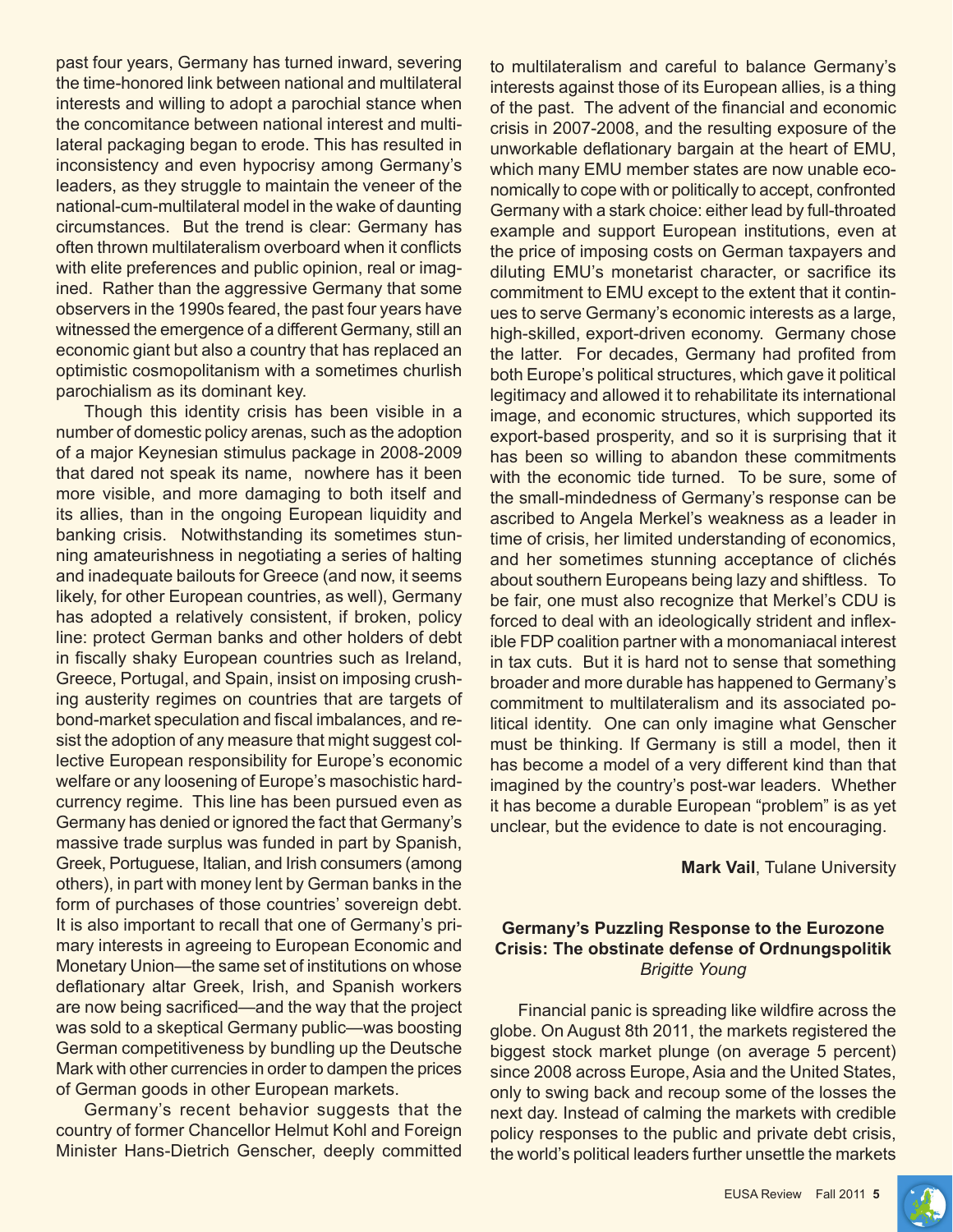by blaming each other for lack of leadership. Europeans accuse American political leaders for their ideological stand-off in raising the debt ceiling, thus provoking a historical downgrade of US Treasuries, and Americans blame Euro-leaders for their lack of policy coordination and their insistence on austerity rules to solve the sovereign debt crisis. China's unusually terse criticism of America's handling of its huge debt is a further reminder that political leaders disagree on what needs to be done to solve the financial crisis. In the process the crisis gets bigger and more expensive at each new turn of market panic.

Despite the latest agreement reached among the European leaders on 21st July 2011 to shore up confidence in the Eurozone by doubling the emergency fund to Greece, lowering the interest rates of indebted countries, permitting the European Financial Stability Facility to buy government bonds on the open market, and including private investors in debt agreements, exactly the opposite happened. The much feared contagion has now engulfed Cyprus, borrowing costs for Italy and Spain have increased to over 6 percent in early August, and France has also been caught up in the turmoil having to pay a premium above that of Germany. According to Kenneth Rogoff, it is not economics as much as the lack of credibility of policy leaders who are disconnected from reality that unsettle the markets. This disconnection is no more apparent than in Germany.

Angela Merkel saw no rush to cut short her summer hiking vacation in Trentino-South Tirol in August. While some pundits applaud her calmness in the eye of the storm, others call her policies towards the sovereign crisis as "Merkel's Folly" (Jones 2010). The follies include a lack of leadership, an inability to understand the global bond markets, her concern with domestic politics, and her insistence on fiscal discipline to cure the plight of indebted countries. Speculations vary as to the Chancellor's behavior. Explanations range from personal attributes (such as Merkel's academic training as a physicist, her distrust of markets and her trust in rules), to generational changes (from the wartime generation to a Post-World War II generation having no personal experience with war), to the constraints of domestic politics (including frequent election cycles, the conservative German Constitutional Court, voter concern with fiscal prudence, and the strong populist media outcry against using tax payers' money for any rescue efforts) (Young/Semmler 2011; Young 2011).

Yet all these explanations share one common characterization of the System Merkel: the belief in a rule-based system, which is the hallmark of German ordoliberalism. The belief in setting rules and then let the market forces work is shared by German economists, bankers, and politicians alike. This is in stark

contrast to the French notion of a politicized discretionary macroeconomic governance at the European level (Jabko 2010). While the critics of Germany cite the slow, fragmented, uncoordinated response of Angela Merkel, she and her economic advisors see the EMU as a depoliticized rule-based system based on Treaties, which need to be strengthened in order for the markets to work efficiently. That Germany violated the Stability and Growth Pact (with France) in 2003 is only one more reason for Merkel to continue to insist on automatic penalties for any violators of fiscal rules. German economists and Central Bankers abhor the idea of turning the European Central Bank into a bailout regime. This would, as Otmar Issing (2011) warns, start down a slippery road to a regime of fiscal indiscipline and threatens the "most successful project of economic integration in the history of mankind".

Setting rules and letting markets operate freely may work in normal times, but the theory may break down in times of irrational global financial markets. The problem does not lie with Angela Merkel or Germany's obstinate refusal to bail out indebted countries. It is the result of ordoliberalism which is the undisputed school of economic thought in every economics department at German universities.

**Brigitte Young**, University of Münster

#### **References**

Issing, Otmar (2011). Slithering to the wrong kind of union, in Financial Times, 9.8.2011:9.

Jabko, Nicolas (2011). Which Economic Governance for the European Union? Report Prepared for the Swedish Institute for European Policy Studies.

Jones, Eric (2010). Merkel's Folly, in: Survival, Vol. 52:3: 21-38.

Young, Brigitte (2011). Economic Governance in the Eurozone: A New Dawn? In: economic sociology\_the European electronic newsletter, Vol. 12(2) March 2011:11-16. Cologne: Max Planck Institute, http:// econsoc.mpifg.de

Young, Brigitte and Willi Semmler (2011). The European Sovereign Debt Crisis: Is Germany to Blame? in: German Politics and Society, Vol. 29:1: 1-24.

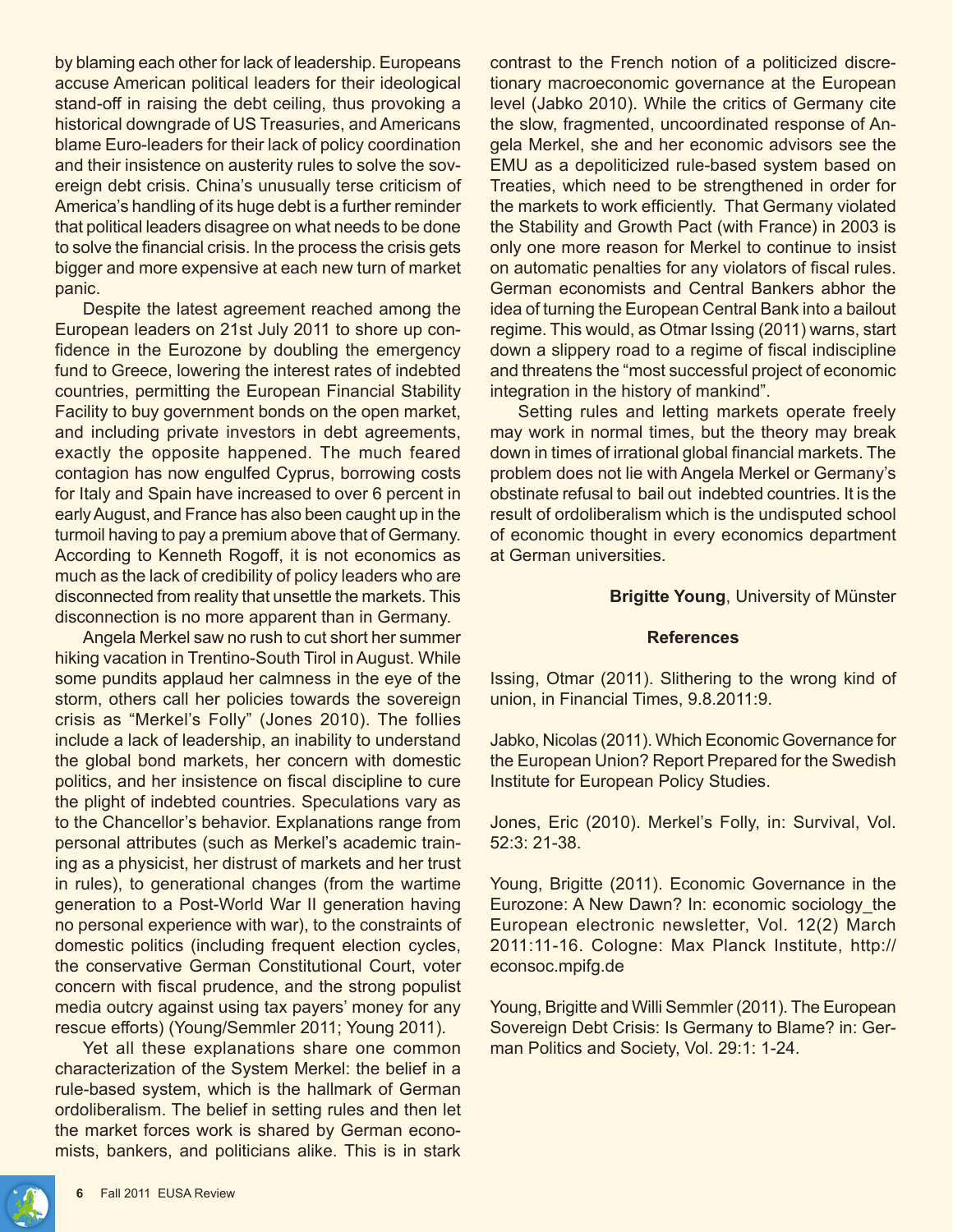

# **The Emerging History of European Law** *Bill Davies*\*

The European Union is, as students of all forms of European integration know, a product of the law. Since its humble origin as a limited union of six national coal and steel industries in the 1950s, its development has been greatly shaped by its uniquely authoritative Court of Justice (ECJ). The ECJ's jurisprudence and decision-making has established a European legal order that is, compared to international law, coherent, effective and enjoys a significant impact on the national legal systems. European citizens, firms and judiciaries, empowered by the structures of recourse to the ECJ, supply the court with thousands of referrals for preliminary rulings each year. The case law of the court creates 'integration-through-law, pushing the development of policy fields hitherto blocked by recalcitrant governments. We need only to think of the extensive competition policy or the area of equal pay as examples. The ECJ has placed itself on top of this system, akin to a federal and constitutional court, in some ways attempting to emulate its counterpart in the United States.

The ECJ laid the groundwork for this quasi-constitutional order in two judgments in the early 1960s – the now famous Van Gend en Loos and Costa vs. E.N.E.L decisions of 1963 and 1964 respectively. The court then built on the direct effect and supremacy jurisprudence over the subsequent decades in case law familiar to all of us. Despite its modest beginnings in the Treaties of Paris and Rome, the ECJ had now – or so the conventional interpretation, espoused by scholars such as Joseph Weiler and Eric Stein, argues – 'constitutionalized' the Treaties and secured the rule of law in the Community. Without the acquiescence and cooperation of national courts these doctrines might have been empty gestures given the striking lack of a constitutional mandate for the ECJ in the original treaties. Over time, however, national judiciaries have by and large come to accept the practical consequences of the decisions. In most Member States, this reception process has taken decades with the highest national courts offering particularly stiff and, in some cases – Germany, for instance - continuing resistance. What is all the more remarkable is that this initial legal revolution took place in a period of European integration (1963-1965) that is traditionally characterized by the demise of the federalist ambitions of the European Commission, personified

in its president Walter Hallstein, and the rise of the Member States as the key veto-holding protagonists in the Community system. How did the ECJ manage to do this? Did it slip under the radar of the governments and their populaces, pushing through legal integration while most were concerned with completing the Common Market and dealing with De Gaulle? Did the revolution have supporters outside the court? How have scholars explained the apparent success of the ECJ in driving forward legal integration? There seems to be a wealth of questions relating the evolution of the European legal order that legal historians are only now attempting to answer.

That archival documents are becoming available and historiographical work is now beginning is an important development on scholarship on EU law and the court. Until now, attempts to explain the growth in influence of the court have come predominately from the ECJ itself, or from legal and political scientists. ECJ judges and officials have been prolific in justifying its most ambitious and contested doctrines, claiming the court has defended the rule of law against the shortsighted or self-interested intrusions of the Member States. The well-known works of Robert Lecourt and Pierre Pescatore stand out as prime examples. The 'constitutionalization' school, promoted famously by the works of Eric Stein and Joseph Weiler in the 1980s, actually fortified the foundational story promulgated by the ECJ. They argue that the ECJ did indeed 'constitutionalize' the Treaties of Rome successfully, creating a European legal order that, measured on most parameters, is similar to the constitutional legal order of a federal polity. Although national administrations and high courts have certainly contested this to an extent, their ultimate acquiescence has seen the establishment of a rule of law in the European Union. While this constitutional approach was quite prevalent by the early 1990s, events such as the Maastricht Treaty, undermining legal unity by adding to two new intergovernmental pillars to the new Union, as well as the unwillingness of the German Constitutional Court to subject national constitutions to a supreme European law without democratic legitimacy in the famous Maastricht ruling led to a serious reassessment by legal scholars. In the following decade the classic constitutional narrative diversified into numerous neo-constitutional takes on the nature of European law, creating a huge volume of legal and political science scholarship of great sophistication. This scholarship focused on other factors explaining the remarkable development of European law. The Realist approach, exemplified by Geoffrey Garrett, emphasized the strategic political game played by the ECJ in facilitating the interests of the largest Member

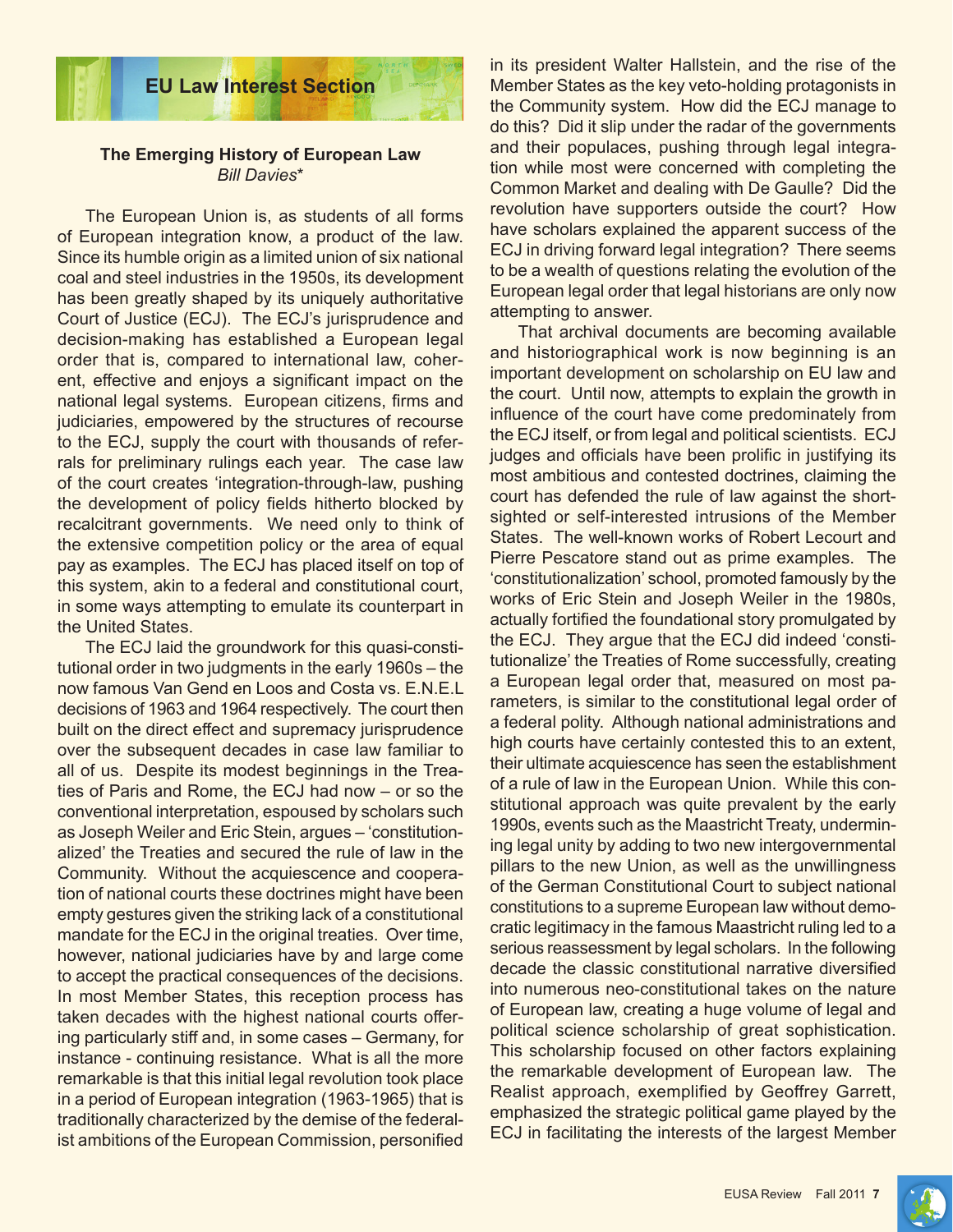States. Subsequently, the Neo-Functionalist focused on the conscious self-empowerment of the ECJ, working in alliances of shared interests with sub-national actors, such as lower national courts or litigants. Much of the best scholarship in this particular area has been authored by Karen Alter, Alex Stone Sweet, Anne-Marie Slaughter and Walter Mattli. Despite its search for other explanations for the court's growth, this scholarship was and is overwhelmingly written within the Stein-Weiler constitutionalisation paradigm.

Most recently, a number of new methodological approaches have emerged that have attempted to shed new light on the development of the EU's legal order. In some cases, there are the first signs of dissent against constitutionalism itself. It has been argued by Danish historian, Morten Rasmussen, for instance, that it constitutes a fundamental misrepresentation of the history of European law and originated as a legitimating strategy of the ECJ. In a similar dissenting vein, Will Phelan has emphasized the special, sui-generis 'self-contained' nature of Europe as an international organization. A new Bourdieu-infused sociology of law has emerged concomitantly claiming that the process of constitutionalisation should rather be considered a classic process of judicialization, through which jurists have managed to empower themselves and their socio-legal capital through the European construction. Writers in this area include Antoine Vauchez, Mikael Risk Madsen and Antonin Cohen. Likewise, Peter Lindseth, a legal scholar with a doctorate in European history, has recently published a highly important, major interdisciplinary synthesis, Power and Legitimacy: Reconciling Europe and the Nation State, arguing that European integration constitutes a new stage in the rise of the administrative state after the Second World War, in which regulatory power is defused and fragmented 'away from the constituted bodies of representative government at the national level, to an administrative sphere that now operates both within and beyond the state'. In this synthesis, the attempt to establish a constitutional practice by the ECJ went against the very nature of European law and is among the key sources of tension in the contested legitimacy of the European Union.

In this field of competing interpretations, the actual historical work completed on European law is still massively underdeveloped. Thus far, the huge degree of theoretical sophistication offered by the explanations outlined above is still undermined by their relatively weak empirical foundations. The legal and social science models are based on secondary sources, retrospective interviews and judicial decision-making theory taken from the experiences of other legal systems. Only in the last five years or so has a new wave

of legal historians emerged, who after spending long and fruitful periods of study in national and European archives, are able to offer a healthy dose of detail, nuance and documented fact to test the models so long established in the field. The first findings of the legal historians emerged in the Journal of European Integration History in late 2008. The forthcoming publication of a special edition of the Contemporary European History journal will serve to broaden and deepen the scope of current historical scholarship. Furthermore, the forthcoming book by Bill Davies, entitled Resisting the ECJ: Germany's Struggle with European Law, will be the first monograph in this new trend. This new history not only revisits the models explaining the ECJ's evolution, but also redresses an imbalance in existing scholarship on the EU. Historians of European integration have by and large ignored or underplayed the important role played by the ECJ. The most prominent historians of European integration – Alan S. Milward, Wilfried Loth, Michel Dumoulin, Gerard Bossuat, N. Piers Ludlow and Wolfram Kaiser – have certainly been aware of the court and its influence, but it is has never been their central object of attention. The politics and economics of European integration have, perhaps understandably, dominated its historiography. Law has been the junior partner in the story of the EU so far, but this looks to be changing in the near future.

#### **Bill Davies,** American University

\*Special thanks to Morten Rasmussen (University of Copenhagen) for his contribution to this piece.

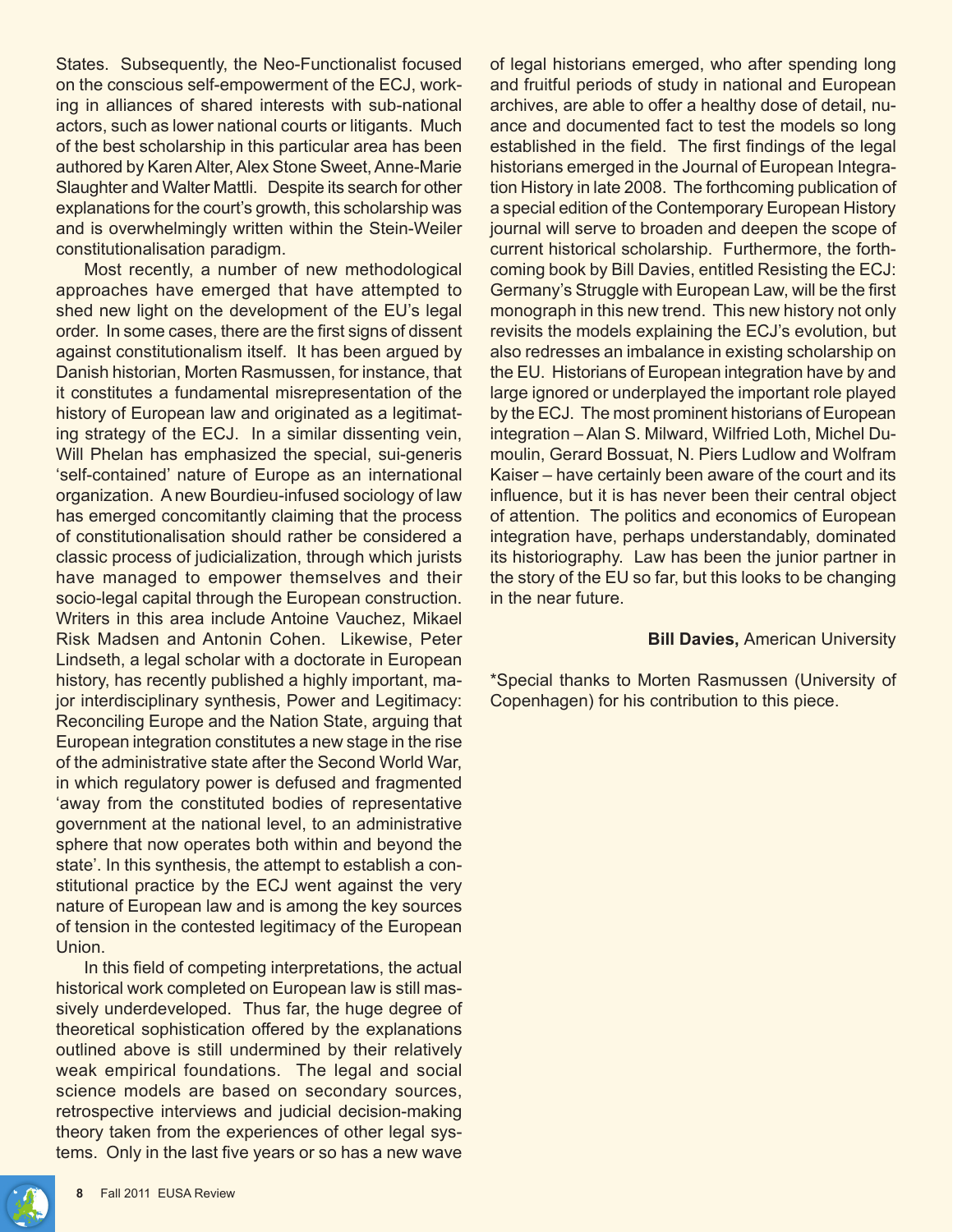

**Sue Arrowsmith** and **Peter Kunzlik** (eds.). *Social and Environmental Policies in EC Procurement Law: New Directives and New Directions*. Cambridge: Cambridge University Press, 2009.

Public procurement is the process by which government bodies purchase goods and services from the private market. Starting in the mid-1990s, the use of public procurement to promote social and environmental goals, for example by not buying from suppliers that use child labor, or by purchasing green energy, has been highly debated in the European Union. At the beginning, the European Commission, as well as most of the Member States, has been very skeptical about so called "secondary policies" in procurement law. Up until now, the skepticism regarding social goals in procurement law is highly vivid as can be seen in the debate about the case Rüffert v. Land Niedersachsen (C- 346/06) and the handbook of the European Commission "Buying social: A guide to taking account of social considerations in public procurement". "Green procurement" on the other hand has become a goal in itself at the European level.

This edited volume elaborates on the current legal status of these two goals in European procurement law. Social and environmental considerations in procurement law are potential barriers to trade. The book addresses the question of how the balance between free trade and the desire of national governments to use procurement as a policy tool is drawn or should be drawn. One part of the question examines the extent to which the European law, especially the new (2004) directives, limits the discretion of the Member States. Subject to the other part is the extent to which the European law requires or encourages the Member States to use their procurement power to promote the two goals. The general aim of the book is not to provide a comprehensive account of the law but to elaborate new legal developments.

The book is organized into twelve chapters.Four general chapters discuss social and environmental policies in European procurement law written by Sue Arrowsmith and Peter Kunzlik. In the remaining eight chapters special legal questions within these field are addressed: Hans Joachim Priess and Moritz Graf von Merveldt examine the impact of EU state aid rules on horizontal policies; equality issues in EU procurement law are addressed by Christopher McCrudden; Rosemary Boyle deals with disability issues; the promotion of SMEs is examined by Nicholas Hatzis; green energy

is addressed by Peter Kunzlik; eco-labelling issues are examined by Dan Wilsher; CSR in the utility sector is outlined by Sue Arrowsmith and Colin Maund; exclusion for serious criminal offence is illustrated by Sope Williams.

In the introductory chapters, a new term for the inclusion of social and environmental policies in EC procurement law is first developed: horizontal policies. In contrast to the term "secondary policies", this new term elucidates that horizontal policies in procurement law should have equal status with other governmental policies. Another term and category that is introduced in the book is the distinction between the government as a regulator and the government as a purchaser. Implicitly both categories are already used in the European procurement law. The editors argue that the goal of European procurement law is to create an internal market. Therefore the autonomy of the public and private purchasers should only be restricted when there are special reasons to do so, such as the tendency of governmental purchaser to favor national industry and thereby to interfere with the internal market. Generally, the European procurement regime protects the internal market through three different mechanisms: prohibiting discrimination, requiring transparent procedures and removing certain market restrictions. As saving public expenditure and improving the quality of services does not contribute to the creation of an internal market per se, the authors come to the conclusion that this is not one of the goals of the European procurement law. From a legal analysis point of view they argue that the European law gives a wide discretion to the Member States for pursuing horizontal policies.

The contribution of this book is to provide a framework and taxonomy for future analysis that has not previously been offered. It presents a good overview over the various legal problems in this area. Different views about the "new directions" for European procurement law are offered. Unfortunately, chapters five to twelve, dealing with different topics in the area of horizontal policies in public procurement like the procurement of green energy, do not always refer explicitly to the outlined analytical framework. In sum, I find this book to be a very valuable description of the legal problems and political potentials arising from social and environmental considerations in procurement law.

#### **Rike U. Krämer**, University Bremen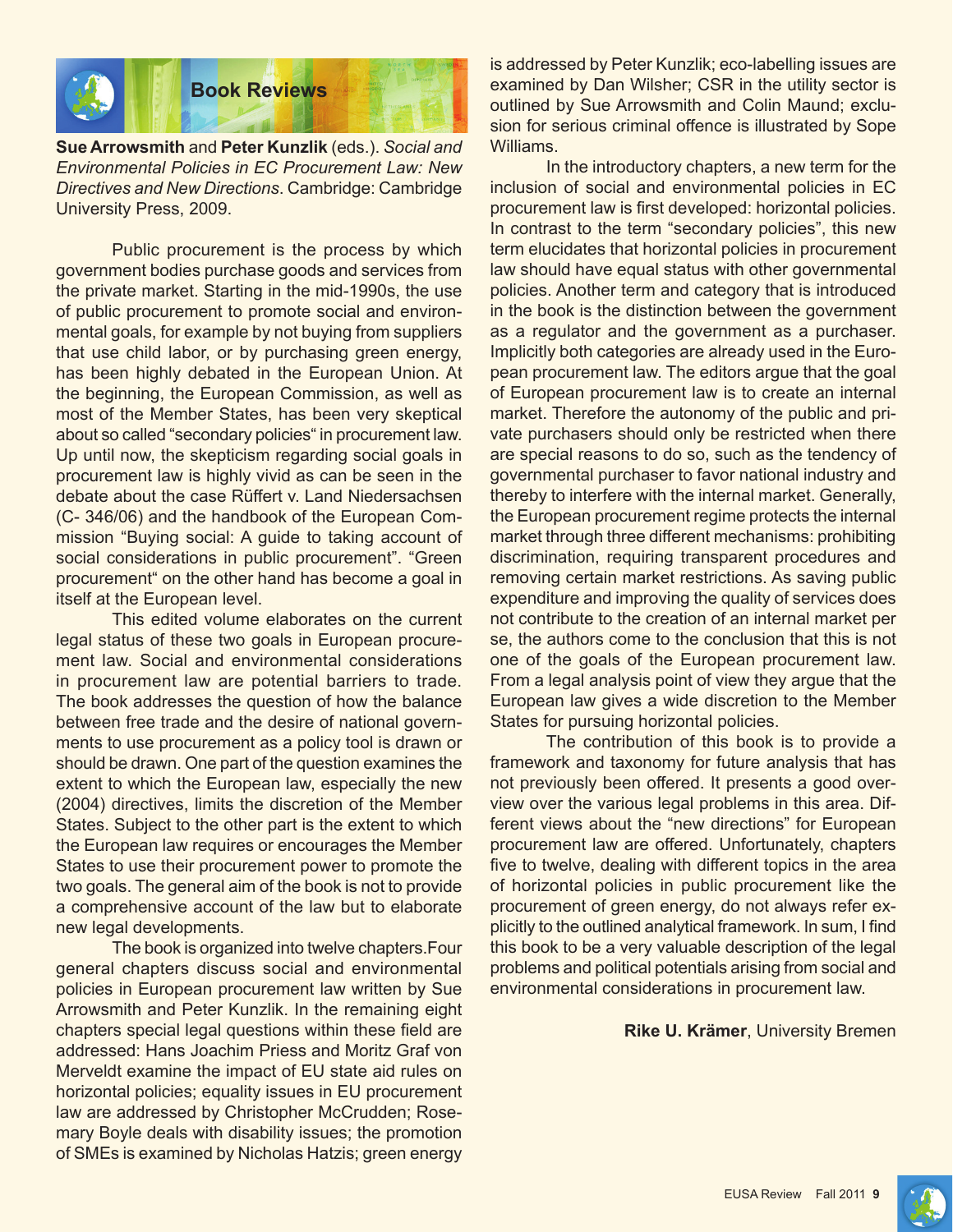#### **Alter, Karen J**. *The European Court's Political Power.* Oxford: Oxford University Press, 2009.

Karen J. Alter, one of the most prolific authors in transnational judicial politics, has been studying the European Court of Justice for two decades. Her latest book collects the various fruits of this research that were previously only accessible in different journals and collections. Although the chapters – some of which are co-authored, some slightly revised – stand for themselves, taken together, they tell a common story about "how the ECJ became a political actor that was capable of transforming European and international politics" (3). Readers familiar with Alter's writings will want to have a look at the introduction and conclusion in which the author draws more general lessons and outlines a research agenda for the future. They will also be interested in reading the newly written fourth chapter on the role of "jurist advocacy movements in Europe". All others will find a remarkably creative and stringently argued analysis. The organization of the book follows from a historical logic, beginning with the founding moments of European legal integration and ending with the more recent developments.

Section one contains the introduction and a brief and useful primer summarizing the evolution of ECJ scholarship and explaining the ECJ rulings that have transformed EU primary law into a constitution for Europe. According to the overarching narrative, spelled out in the introduction, the ECJ became influential by strategically and cautiously allying with domestic actors to encourage respect for European law. The most relevant factors are thus exogenous to the ECJ. Indeed, simply replicating the ECJ's institutional design is not enough for other international courts to become effective vis-à-vis recalcitrant governments. The court's own agency as well as its activation and support by societal actors are key. The introduction also situates Alter's work within the somewhat dated battle between neofunctionalism and intergovernmentalism. Between the devil and the deep blue sea, Alter chooses neither. Instead, she confesses a preference for historical institutionalism (HI). Whether this means that she proposes HI as yet another contender or whether in fact she joins in the now popular farewell song to all paradigmatic debates in favour of "sometimes-true" theories and "analytic frameworks" depends on the status she attests to HI – a question that is left open.

The chapters of the second section seek to explain the transformation of the ECJ from a weak and ineffectual actor to the Supreme Court in all but name of an integrated EU legal system. Chapter three examines the point of origin. Why was the ECJ so weak during the ECSC period? Part of the answer is that neither

member states nor societal actors were interested in a truly integrated coal and steel market. Contrary to the idea that legal integration is strongest during political paralysis, the ECJ refrained from aggressive rulings in this period and left practically no imprint. But while the ECJ was timid in the ECSC, it was bold in the early EEC. In the newly written fourth chapter, Alter takes another look at this period of legal revolution, thereby putting into perspective both the legalist story according to which the ECJ simply "discovered" the supremacy and direct effect of EU law, and the neofunctionalist idea that lawyers and litigants through their individual usage of the preliminary ruling procedure set the process in motion. The chapter shows how a network of prestigious Euro-law scholars and ECJ judges actively orchestrated their efforts to construct a "hegemonic constitutional narrative". This new, Bourdieusian interpretation is in part also a revision of Alter's own prior analysis, reprinted in chapter five, which essentially drew on a structural argument. The main claim being that the preliminary ruling system in conjunction with the doctrines of supremacy and direct effect created an opportunity for lower courts to side-step higher courts and thereby facilitated the penetration of EU law into national law. Why did national governments not intervene? The section's last chapter refutes claims based on principal-agent theory that the major rulings basically reflect the interests of Paris and Berlin. Indeed, the Court camouflaged far-reaching doctrinal innovations in politically innocuous rulings and it bred allies in national courts. When the full implications of its new doctrines became manifest, it was too late to turn the wheel around.

The third section asks when and how the ECJ will influence political outcomes. Social support is the crucial enabling factor. Chapter seven examines the Cassis decision, famous for developing the principle of mutual recognition. It argues that the ruling neither reflected the interests of powerful member-states, nor can it be seen as creation of mutual recognition by supranational fiat. Instead, what Alter calls "political follow-through" is key: "ECJ decisions affect policy by helping to mobilize interests in support or opposition of the law, and then by provoking political responses" (17). If "follow-through" is needed to implement judgments, what are the preconditions for activating the European legal system in the first place? Analyzing the successful legal challenge to British gender policy, chapter eight identifies several "thresholds". Transnational variation in court activation, it is argued, can be accounted for by the difficulty of surmounting these thresholds, which in turn depends on (Olsonian) cost-benefit distributions and domestic institutional factors. EU law is not a "one-way ratchet" leading to an ever-closer union. According to chapter nine, the thresholds model implies that "national and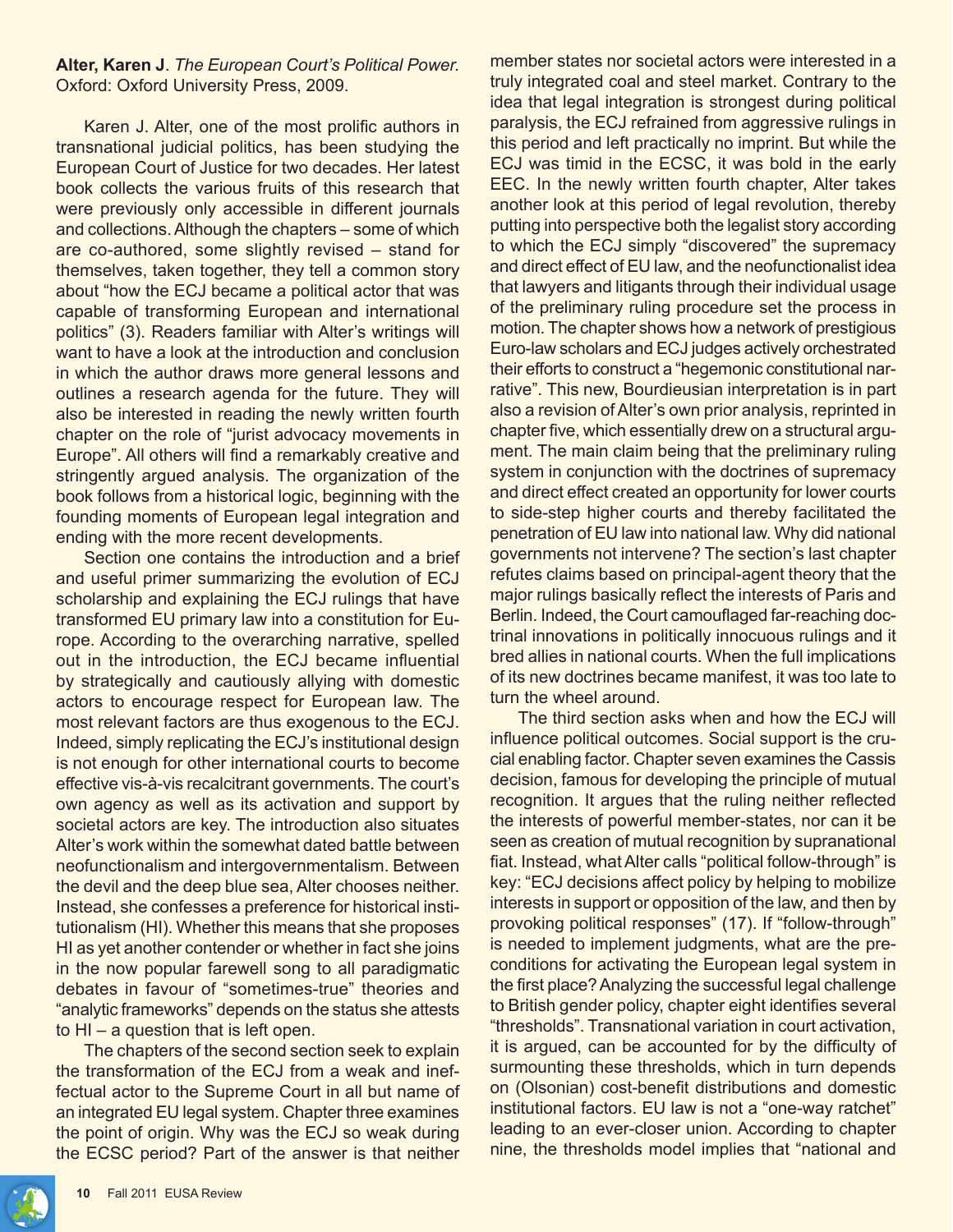EU legal systems can also be used by private litigants to challenge advances in European integration" (211). Some examples for such a legal backlash are cited, but they still seem few and far between. The final chapter of this section examines the international constraints of judicial law making. Using the WTO banana trade dispute as example, the chapter is an elaborate treatment of the complex interrelation between different legal regimes on several levels of governance.

The final section puts the ECJ in comparison. Alter first presents her comparative framework, in chapter eleven. Here, she moves her previous critique of principal-agent analyses onto a more theoretical plane. The chapter contrasts the two-sided relationship between agent (court) and principals (governments) with the three-sided "trustee" relationship, where a third actor, called the "beneficiary" changes the constellation: Governments as well as the court, understood as "trustee" rather than "agent", want to convince the "beneficiary" that their decision is in the public's best interest. This shapes the politics among courts and governments: Rhetorical and legitimacy politics are more important than sanctioning and shirking. The next chapter asks for the differences that make the ECJ stand out. Why is it more active and more influential than other international courts? Interestingly, the most salient factor, access for private litigants, is no longer rare among "new style" international courts. Indeed, by comparing the ECJ with its carbon-copy, the Court of Justice of the Andean Community, Alter argues that it is not the institutional design per se that matters, but rather the socio-political environment, because it shapes the actual usage of access. On the other hand, institutional design is not primarily driven by bargains about the delegation of power but by functional considerations. This sophisticated argument opens the way for comparisons with domestic courts, which also have different functions – administrative review, civil law adjudication etc. – and concomitant design features.

The conclusion of the book spells out lessons for the future study of international courts. The ECJ's success story is seen as part of a more encompassing development in European history, in which courts in particular, and the rule of law in general have gained importance after the Second World War. For the study of European legal integration, Alter therefore advocates a larger research agenda, connecting European level changes to national evolutions.

This message suggests an orientation towards historical research, even towards the history of ideas. It is in line with Alter's preference for complexity over parsimony. There is, as she notes "no set of unidirectional hypotheses that predicts when, why, and how the ECJ will be activist or influential" (4). It also suits her frequent use of counterfactual analysis (would history been different if…?) and her preference for diachronic single-case studies. In addition to the fascinating substantive output, a methodological retrospection of Alter's research would have been interesting to read. Another blind spot is the normative evaluation of the ECJ's development and of how it transformed the EU legal system. What for some is akin to a coup d'état, others embrace as civil-rights empowerment. Alter's is a positive analysis but it cannot escape this question. Not least when the author considers how the European "success" can be transplanted to other international courts, she implicitly takes a (cosmopolitan) normative stand. The "trustee" model in which court and governments justify their decisions in front of the "beneficiary", a public audience, potentially offers a fruitful framework also for normative theorizing. Yet it is always easy to criticize a book for what it is not rather than appreciate it for what it is: An impressive journey through two decades of ECJ scholarship that nobody interested in EU politics and international legal studies can afford to miss.

#### **Henning Deters**, University of Bremen

**Andreas Dür**. *Protection for Exporters: Power and Discrimination in Transatlantic Trade Relations, 1930- 2010*. Ithaca, NY: Cornell University Press, 2010.

Protection for Exporters is a history of 20th-century transatlantic trade liberalization centered on a set of hypotheses on the export lobby. Andreas Dür is professor of international politics at the University of Salzburg. In this work he explains the dynamics of the transatlantic trade policies through the testing of the following five hypotheses on the key role of exporters in trade negotiations:

1. The mobilization hypothesis: Exporters increase their lobbying efforts whenever they face losses in foreign market access resulting from the formation (or the amplification) of a preferential trading arrangement among foreign countries.

2. The influence hypothesis: The stronger the lobbying efforts of exporters, the more concerned a government should be about the protection of exporter interests, while continuing to cater to those import competitors that engage in lobbying.

3. The choice of strategy hypothesis: The more vulnerable a country, the more likely it is to of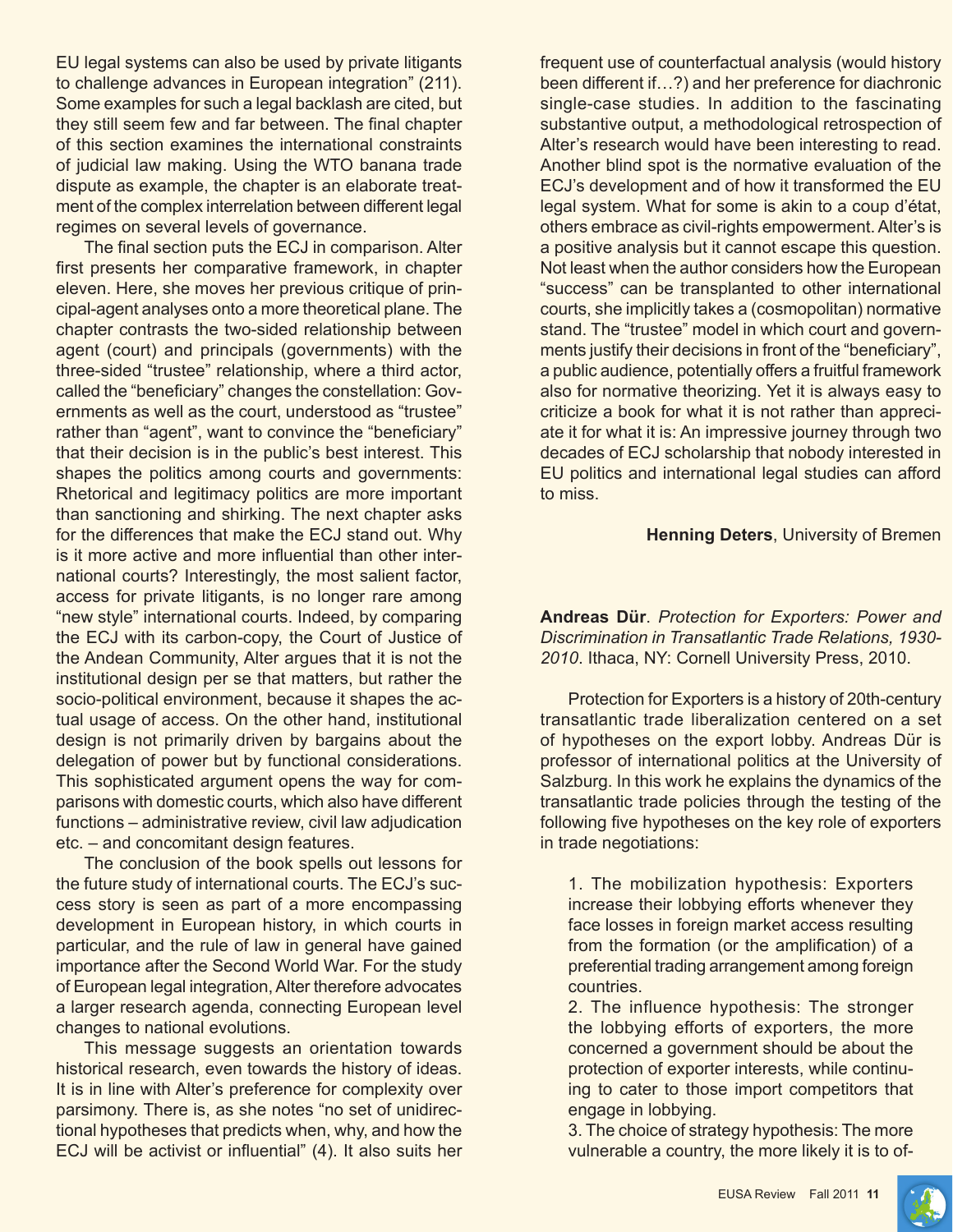fer concessions to the member countries of a preferential agreement to maintain access for its exporters ("preferential access" and "nondiscriminatory access" strategies), and the less likely it is to threaten others with retaliatory measures ("threat" strategy) or to join a rival agreement ("rival agreement" strategy).

4. The bargaining-power hypothesis: The mobilization of exporters excludes the government of a country from a trade agreement and forces it to accept a balance of concessions in an exchange of market access with member countries that it would have rejected given the prior balance of domestic interests.

5. The member-country hypothesis. The willingness of the member countries of a preferential agreement to conclude an agreement with excluded countries increases to the same degree that their ability to extract concessions increases." (p. 49)

The analysis and the results of Protection for Exporters are organized into an introduction, a first chapter on the "protection for exporters" argument and, in the following six other chapters on the dynamics of the transatlantic trade policies, the following: Imperial Preference and US Reaction, 1932-1947; Deadlock in Transatlantic Trade Negotiations, 1948-1957; The European Economic Community, Discrimination and Transatlantic Trade Relations, 1958-1963; The First Enlargement of the European Community and US Reaction; The Single Market Programme and Transatlantic Trade Policies in the 1980s; Competition Between the EU and the US for Markets, 1995-2010.

Dür's book develops some highly original points of view, bridging American and the European trade policies while skilfully balancing chronology and detailed analysis with general arguments, mixing empirical and qualitative approaches. Worth mentioning also is the work is written by a European scholar not focusing on a regional subject but on transatlantic relations. Protection for Exporters is keenly interesting for contemporary economic history, for the international political economy, for trade policies and for the political analysis of lobbying.

The proliferation of trade agreements, the US and EU bilateral trade policy relations are to be regarded with a fresh eye after Dür's approach on the subjects. Since 1945, the trade policy liberalization has been driven by fear of discrimination in foreign markets and the need for governments to protect exporters. Policymakers negotiate trade agreements as a means of protecting their exporters and of maximizing their bargaining power. The exporter lobbying against foreign

discrimination provides a key motivation for reciprocal trade liberalization on both sides of the Atlantic. Protection for Exporters is of serious interest to political scientists and economists who study preferential trading areas and global cooperation.

**Ferran Brunet**, Universitat Autònoma de Barcelona

**Giandomenico Majone.** *Europe as the World-be World Power: The EU at Fifty*. Cambridge: Cambridge University Press, 2009.

The European Union has become too big, too heterogeneous, and too unpopular. In his new book, Giandomenico Majone seeks to understand how this sorry state of affairs was produced, and what can be done about it before it is too late. The problem, according to him, is that "in a steadily expanding Union the idea of straight-line evolution of the system is not only increasingly implausible but also a serious obstacle to future integration." The solution is to be found in the economic theory of clubs, which "shows that in an expanding polity the multiplication of voluntary associations tends to be welfare enhancing." (p. 222)

Pitched at the crossroads of positive political science and interpretive history, and then of large-scale history and policy-focused analytic narrative, Majone's book can be read at several different levels. What no reader will miss, however, is the distinctively critical tone the book adopts towards the views and practices of "euro-elites", "non-detached observers", and other EU "fundamentalists". The book's four main points can be summarized as follows: (1) The implicit operational principles of European integration heretofore were (a) the absolute priority of centralized integration over all other goals and values, (b) "cryptofederalists'" contempt for mass politics, and (c) the Union's engagement in permanent, centripetal movement; (2) These implicit operational principles are both severely challenged as a matter of fact, and wrong from a normative point of view; (3) Point 2 above notwithstanding, political and academic elites stick to these operational principles, either because they are well served by them, or because they are true European ideologues; and (4) The way out of the current mess does not consist in eliminating the so-called democratic deficit of the EU, but in correcting the political markets which allow Member States to enter mutually beneficial exchanges.

The bulk of the book is then dedicated to an interpretive/historical explanation of how the operational principles of the EU became so dominant (chapters 2 and 3), how they have failed, both the systemic (insti-

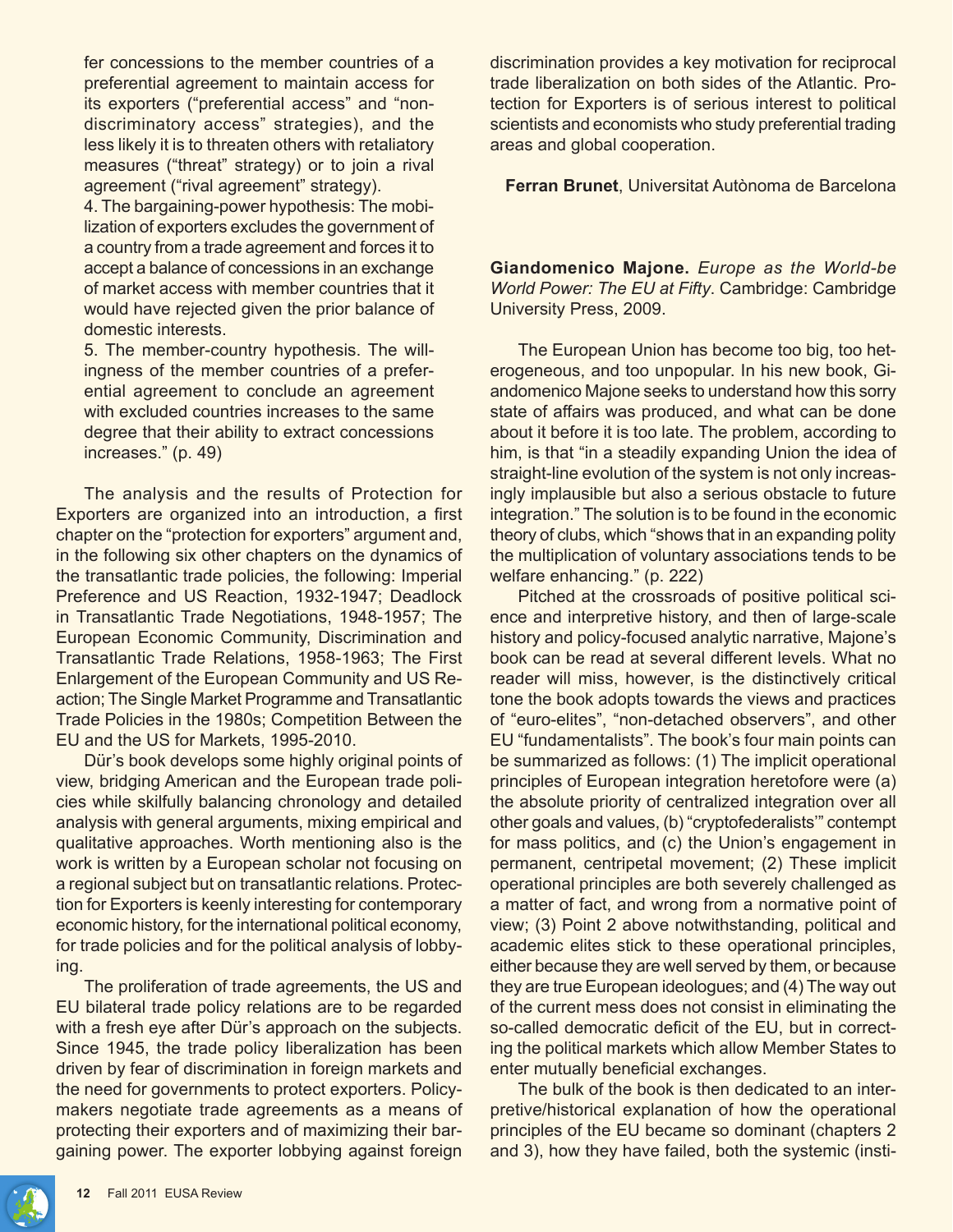tutional) level, and the policy-specific level (chapters 4, 5, and 7), and how the combined effects of the three operational principles of crypto-federalism have finally led to a "revolt of the masses" against the stealthy Community Method (chapters 1 and 6). Chapter 8 proposes differentiated integration as a solution: whereas the EU took a seemingly unavoidable path leading it from a club of 6 to a mess of 27, national governments should be left free to re-create several clubs of 6 (or 5 or 7, or whatever number sustains welfare-enhancing political exchanges).

Giandomenico Majone's book is, of course, worth reading, discussing, and comparing to other "bigsolution" works, such as Simon Hix's (Hix 2008). First, it offers a succinct view of the process of European integration over the past 50 years (including current challenges) -- and often does so using refreshingly clear interpretive lenses. For example, the discussions of the political economy of EC competition law, of free movement of goods and services, and of EMU all reflect high levels of expertise and analytical rigor. Second, Majone appeals to the economic theory of clubs to revive and consolidate the idea of differentiated integration as a solution to the problem of heterogeneous member state preferences. Like previous works of the same author (e.g. Majone 1996), this intuition can spark off a new research program. Third, this book clearly defines yet another phase in the thinking of one of the most innovative thinkers of European politics.

Interesting and challenging as it may be, Majone's argument is not always totally convincing. The application of the economic theory of clubs to the current problems of the EU is certainly intriguing; nevertheless, it is still far from being a lot more than an intuition. First, as with all other applications of economic ideas to EU politics (e.g. concepts of principal-agent, of transaction cost economics, etc) the argument would benefit from drawing clear equivalences between economic theory and IR theory. For example, what does it mean to assume that Member States behave like firms in competitive markets? Which, if any, IR theories are compatible with such an assumption, and which are not? Second, as it stands, the theoretical argument is not yet logically complete. There is no exposition of who the relevant actors are, what their preferences look like, what the terms of their interactions may be, and what kind of falsifiable hypotheses such a model may produce. For example, the victory of the "cryptofederalists" (whoever this social group may include) over others is not explained as an equilibrium condition. Third, at least some of the ideas behind Majone's proposed solution might have been tested empirically, if only with comparative case studies. After all, if the theory comes from economics, then one might also legitimately expect the method to do so, too.

A less important criticism may be addressed to Majone's assertion that no extant literature deals with the causes and consequences of the EU's operating principles in a dispassionate way. I believe, in contrast, that some of the best and most innovative work in EU politics has been done by scholars who dispassionately study the patterns of delegation to the EU, find important variations therein, and attempt to explain these using fully developed theoretical models (e.g. Franchino 2007). Majone's work should therefore not be read as the only book in its field, but as the big-picture complement to a series of more detailed studies.

Hopefully Majone will use his unique skills to more fully elaborate and test his "club" theory. In the meanwhile, this reviewer strongly recommends this book as essential reading for anyone interested in the big picture of EU politics.

#### **Yannis Karagiannis**

#### **References**

Franchino, F. (2007), The Powers of the Union. Cambridge: Cambridge University Press.

Hix, S. (2008), What is Wrong with the European Union and What to Do About it. Cambridge: Polity.

Majone, G. (ed.), Regulating Europe. London: Routledge.

*EUSA members interested in reviewing recent EU-related books, please fill out the form for potential reviewers located on our website-www.eustudies.org.*

*Publishers should send two review copies of books directly to the EUSA office, 415 Bellefield Hall, University of Pittsburgh, Pittsburgh, PA 15206, USA*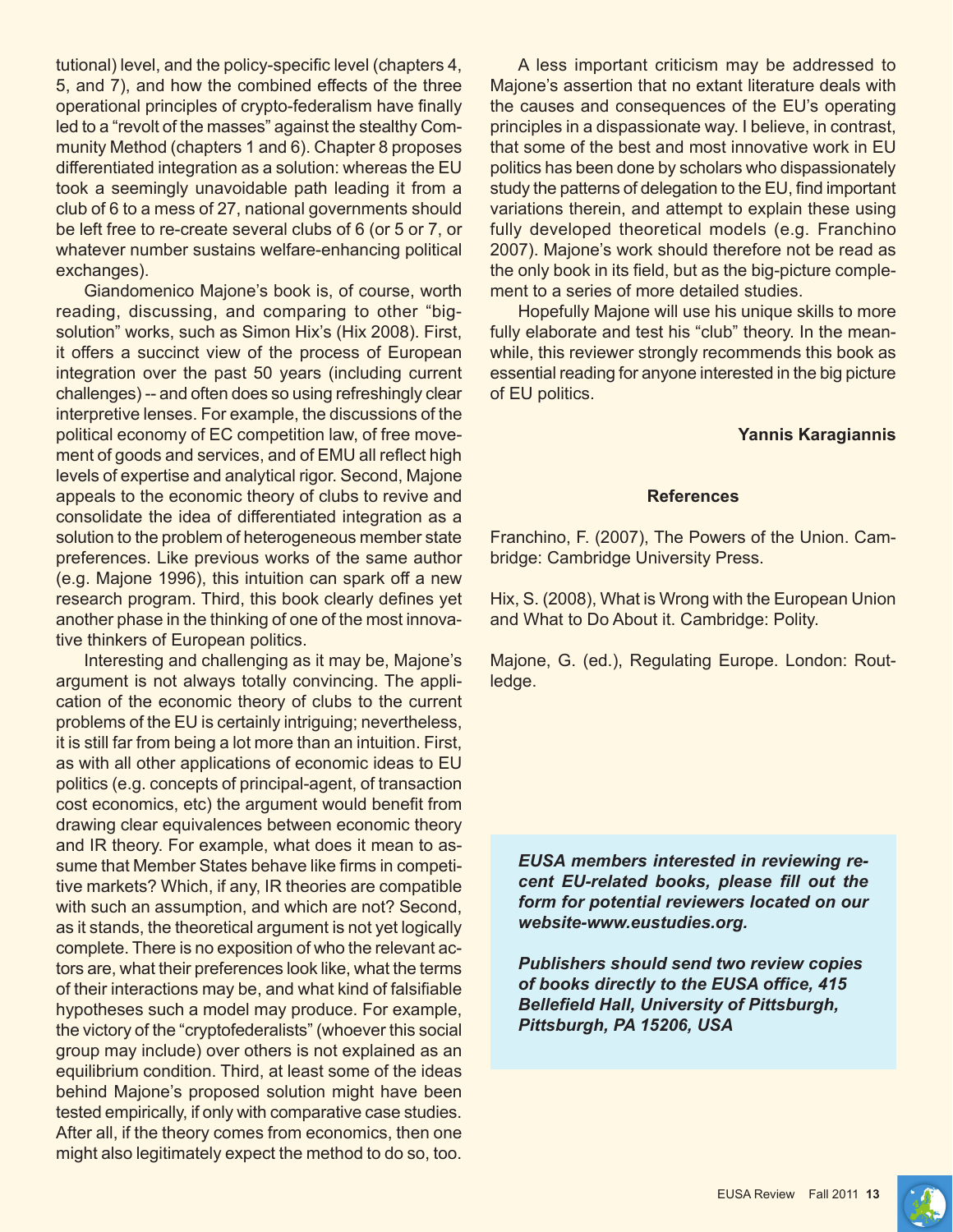

**2012 EUSA Haas Fund Fellowship Competition**

The 2011-2013 EUSA Executive Committee is pleased to announce the 2012 EUSA Haas Fund Fellowship Competition, an annual fellowship for graduate student EU-related dissertation research. Thanks entirely to contributions to our Ernst Haas Memorial Fund for EU Studies, launched in June2003 to honor the memory of the late scholar Ernst B. Haas (1924- 2003) we will offer at least one unrestricted fellowship of \$1,500 to support the dissertation research of any graduate student pursuing an EU-related dissertation topic in the academic year 2011-2012.

Please note the following stipulations for applicants, who must:

- be pursuing the doctoral degree (PhD) at an accredited institution in any country;
- be writing a dissertation in English;

• have an EU-related, doctoral dissertation topic approved by the professor who will supervise it; and,

• be able to demonstrate clearly the relevance to EU studies of the dissertation topic.

Applicants for this Fellowship should submit:

(1) A one-page letter of application that specifies how the fellowship would be used; (2) A CV;

(3) A 500 words précis of the project that also explains its relevance to EU studies; and,

(4) Ask for two letters of support to be sent directly to EUSA. These letters should be from professors serving on the student's dissertation committee, and one should be the chair.

Please send applications to eusa@pitt.edu and use the heading "2012 E.B. Haas Fund Fellowship competition." The firm deadline for applications to be received in the EUSA office is January 6, 2012. The successful applicant will be notified by February 17, 2012 at the latest, and will receive the grant soon thereafter. The fellowship will be paid in one lump sum by check and in US dollars only.